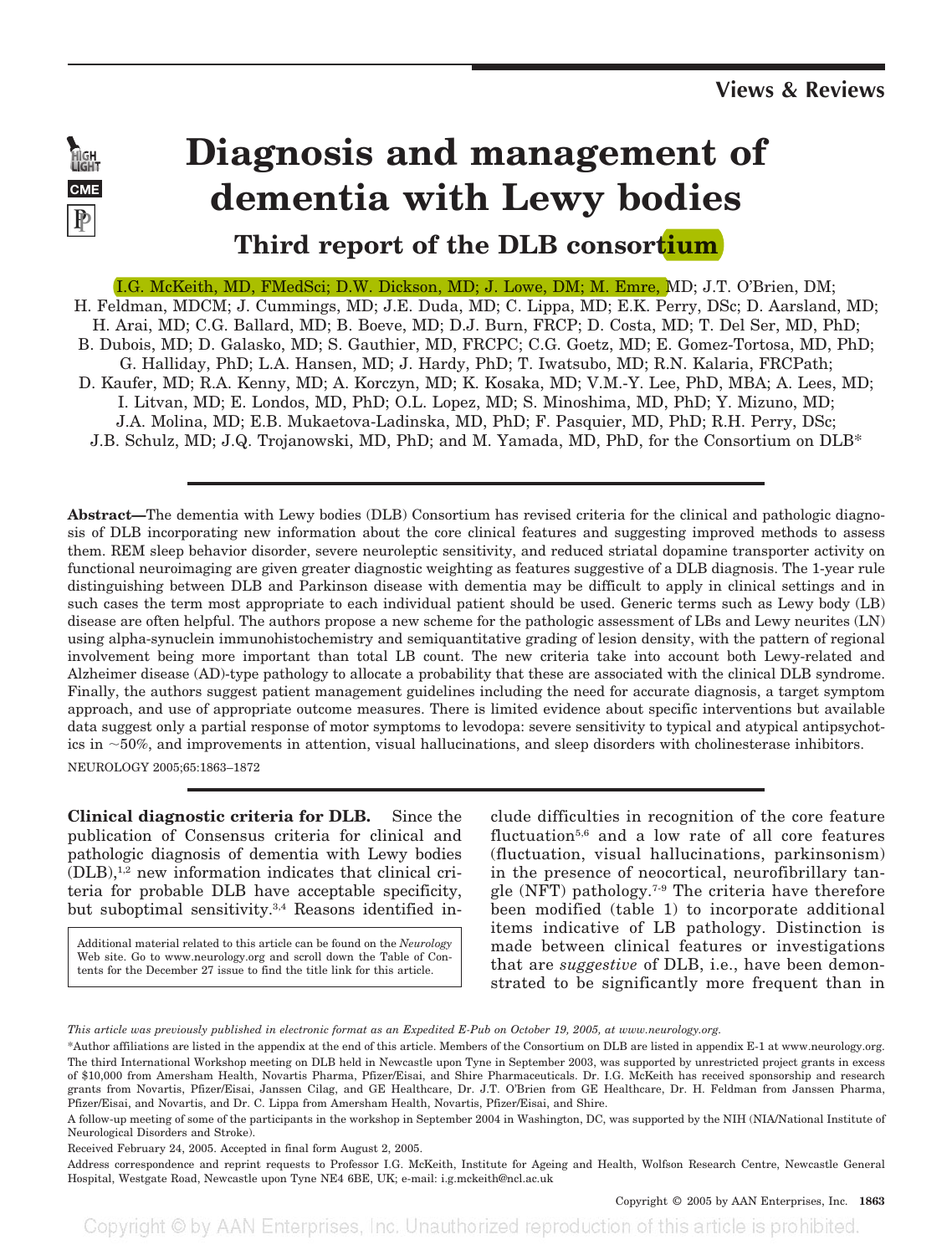1. *Central feature* (essential for a diagnosis of possible or probable DLB)

Dementia defined as progressive cognitive decline of sufficient magnitude to interfere with normal social or occupational function. Prominent or persistent memory impairment may not necessarily occur in the early stages but is usually evident with progression. Deficits on tests of attention, executive function, and visuospatial ability may be especially prominent.

2. *Core* features (two core features are sufficient for a diagnosis of probable DLB, one for possible DLB)

Fluctuating cognition with pronounced variations in attention and alertness

Recurrent visual hallucinations that are typically well formed and detailed

Spontaneous features of parkinsonism

3. *Suggestive features* (If one or more of these is present in the presence of one or more core features, a diagnosis of probable DLB can be made. In the absence of any core features, one or more suggestive features is sufficient for possible DLB. Probable DLB should not be diagnosed on the basis of suggestive features alone.)

REM sleep behavior disorder

Severe neuroleptic sensitivity

Low dopamine transporter uptake in basal ganglia demonstrated by SPECT or PET imaging

4. *Supportive features* (commonly present but not proven to have diagnostic specificity)

Repeated falls and syncope

Transient, unexplained loss of consciousness

Severe autonomic dysfunction, e.g., orthostatic hypotension, urinary incontinence

Hallucinations in other modalities

Systematized delusions

Depression

Relative preservation of medial temporal lobe structures on CT/MRI scan

Generalized low uptake on SPECT/PET perfusion scan with reduced occipital activity

Abnormal (low uptake) MIBG myocardial scintigraphy

Prominent slow wave activity on EEG with temporal lobe transient sharp waves

5. A diagnosis of DLB is *less likely*

In the presence of cerebrovascular disease evident as focal neurologic signs or on brain imaging

In the presence of any other physical illness or brain disorder sufficient to account in part or in total for the clinical picture

If parkinsonism only appears for the first time at a stage of severe dementia

6. *Temporal sequence* of symptoms

DLB should be diagnosed when dementia occurs before or concurrently with parkinsonism (if it is present). The term Parkinson disease dementia (PDD) should be used to describe dementia that occurs in the context of well-established Parkinson disease. In a practice setting the term that is most appropriate to the clinical situation should be used and generic terms such as LB disease are often helpful. In research studies in which distinction needs to be made between DLB and PDD, the existing 1-year rule between the onset of dementia and parkinsonism DLB continues to be recommended. Adoption of other time periods will simply confound data pooling or comparison between studies. In other research settings that may include clinicopathologic studies and clinical trials, both clinical phenotypes may be considered collectively under categories such as LB disease or alpha-synucleinopathy.

other dementing disorders, and *supportive* features, which commonly occur but with lower specificity. Clinicians should adopt a high index of suspicion, screening all patients with dementia for possible DLB (one core or one suggestive feature) paying particular attention to the early clinical presentation.7,10 The widespread use of improved assessment tools and methods of investigation should further improve diagnostic accuracy.

*Progressive disabling mental impairment is a mandatory requirement for the diagnosis of DLB.* This statement<sup>1</sup> remains true although it is apparent that disability in DLB derives not only from cognitive impairment but also from neuropsychiatric, motoric, sleep, and autonomic dysfunction. The cognitive profile of DLB comprises both cortical and subcortical impairments with substantial attentional deficits and prominent executive and visuospatial dysfunction.11,12 A "double discrimination" can help differentiate DLB from Alzheimer disease (AD), with relative preservation of confrontation naming and short and medium term recall as well as recognition, and greater impairment on verbal fluency, visual perception and performance tasks.13-15 Patients with DLB with neocortical neurofibrillary tangles (NFTs) often lack this profile, showing pronounced memory deficits more characteristic of AD. Composite global cognitive assessment tools such as the Mini-Mental State Examination (MMSE) cannot be relied upon to distinguish DLB from other common dementia syndromes and some patients who meet criteria for DLB will score in the normal range.

# **1864** NEUROLOGY 65 **December (2 of 2) 2005**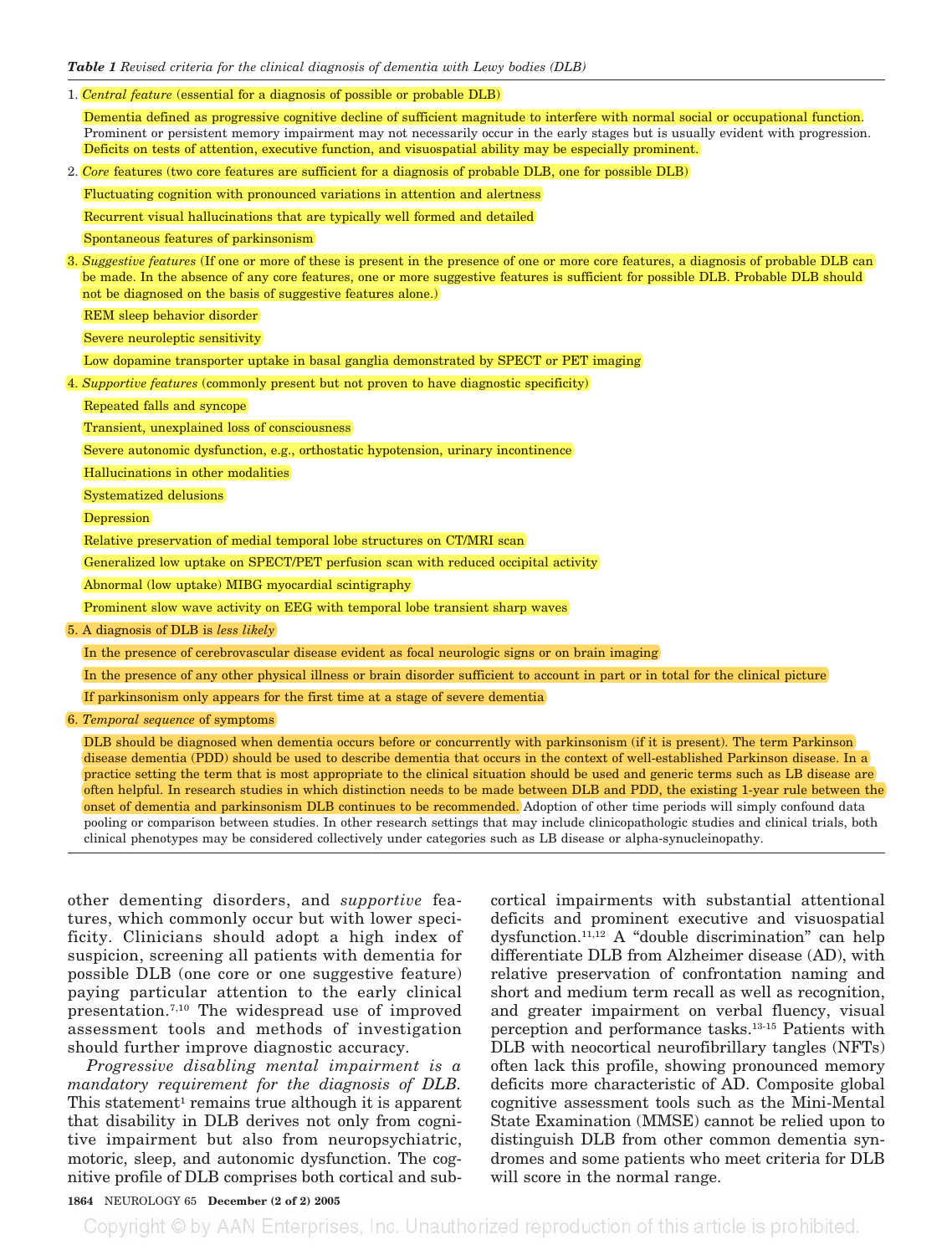*DLB and dementia associated with Parkinson disease (PDD).* Many patients with PD develop dementia, typically 10 years or more after onset of motor symptoms.<sup>16,17</sup> Other than age at onset, temporal course, and possibly levodopa responsivity,18,19 no major differences between DLB and PDD have been found in any variable examined including cognitive profile,<sup>20</sup> attentional performance,<sup>21</sup> neuropsychiatric features,<sup>22</sup> sleep disorders,<sup>23</sup> autonomic dysfunction,<sup>24</sup> type and severity of parkinsonism,<sup>25</sup> neuroleptic sensitivity,<sup>26</sup> and responsiveness to cholinesterase inhibitors.27,28 The relative contributions of LB formation and synuclein pathology, AD-type pathology, neuron loss, or neurochemical deficits as determinants of dementia in PD remain unresolved although recent studies suggest that Lewy-related pathology is more strongly associated than AD-type changes.<sup>29-31</sup>

The distinction between DLB and PDD as two distinct clinical phenotypes based solely on the temporal sequence of appearance of symptoms has been criticized by those who regard the different clinical presentations as simply representing different points on a common spectrum of LB disease, itself underpinned by abnormalities in alpha-synuclein metabolism. This unitary approach to classification may be preferable for molecular and genetic studies and for developing therapeutics. Descriptive labels that include consideration of the temporal course are preferred for clinical, operational definitions. DLB should be diagnosed when dementia occurs before or concurrently with parkinsonism and PDD should be used to describe dementia that occurs in the context of well-established PD. The appropriate term will depend upon the clinical situation and generic terms such as LB disease are often helpful. In research studies in which distinction is made between DLB and PDD, the 1-year rule between the onset of dementia and parkinsonism for DLB should be used. Adoption of other time periods will simply confound data pooling or comparison between studies. In other research settings including pathologic studies and clinical trials, both clinical phenotypes may be considered collectively under categories such as LB disease or alpha-synucleinopathy.

*Core features.* Although no major amendments to the three core features of DLB are proposed, improved methods for their clinical assessment are recommended for use in diagnosis and measurement of symptom severity.

Fluctuation. It is the evaluation of fluctuation that causes the greatest difficulty in clinical practice.<sup>32</sup> Inter-rater reliability is said to be low<sup>5,6</sup> although reports have generally been based upon review of pre-existing case records and notes, rather than direct rating of patients. Questions such as "are there episodes when his/her thinking seems quite clear and then becomes muddled?" were previously suggested as useful probes, but two recent studies $33,34$ found 75% of both AD and DLB carers to respond positively. More detailed questioning and qualitative analysis of carers' replies is therefore needed. The

Clinician Assessment of Fluctuation scale35 requires an experienced clinician to judge the severity and frequency of "fluctuating confusion" or "impaired consciousness" over the previous month. The semistructured One Day Fluctuation Assessment scale<sup>35</sup> can be administered by less experienced raters and generates a cut-off score to distinguish DLB from AD or vascular dementia (VaD). The Mayo Fluctuations Composite Scale34 requires three or more "yes" responses from caregivers to structured questions about the presence of daytime drowsiness and lethargy, daytime sleep -2 hours, staring into space for long periods, or episodes of disorganized speech, as suggestive of DLB rather than AD. Recording variations in attentional performance using a computer based test system offers an independent method of measuring fluctuation, which is also sensitive to drug treatment effects.<sup>36</sup> Which of these various available methods is most appropriate will depend upon the setting and the level of expertise available. It is recommended that at least one formal measure of fluctuation is used when applying DLB diagnostic criteria and that staff are appropriately trained in its use.

Visual hallucinations. Recurrent, complex visual hallucinations (VH) continue to be one of the most useful signposts to a clinical diagnosis of DLB. They are generally present early in the course of illness with characteristics as described in the original report.1 Informant-based assessment tools such as the Neuropsychiatric Inventory (NPI)37 are helpful both for screening for VH and assessing their severity and frequency but do not always distinguish them from hallucinations in other sensory modalities. Caregivers tend to under-report VH and patients with mild to moderate cognitive impairment can contribute useful information about their presence and quality.38 Patients with DLB with VH show more profound visuoperceptual dysfunction compared to those without hallucinations.<sup>39,40</sup> Increased numbers of LB in the anterior and inferior temporal lobe and amygdala at autopsy are associated with the presence and onset of VH,41 each of these areas being implicated in the generation of complex visual images. Brain perfusion imaging demonstrates reduced occipital uptake42,43 in areas identified as primary and secondary visual cortex.44 VH are associated with greater deficits in cortical acetylcholine45,46 and their presence may predict a good response to cholinergic therapy.<sup>47</sup>

Parkinsonism. The severity of extrapyramidal motor features in DLB is generally similar to that of age-matched patients with PD with or without dementia26 with an average 10% annual progression rate.48 There is an axial tendency with greater postural instability, gait difficulty, and facial immobility49 than in non-demented patients with PD. Rest tremor is less common. The assessment of motor features may be complicated by the presence of cognitive impairment. A simple, five-item subscale of the Unified PD Rating Scale  $(UPDRS)^{50,51}$  contains only those items that can reliably be assessed in DLB

## **December (2 of 2) 2005** NEUROLOGY 65 **1865**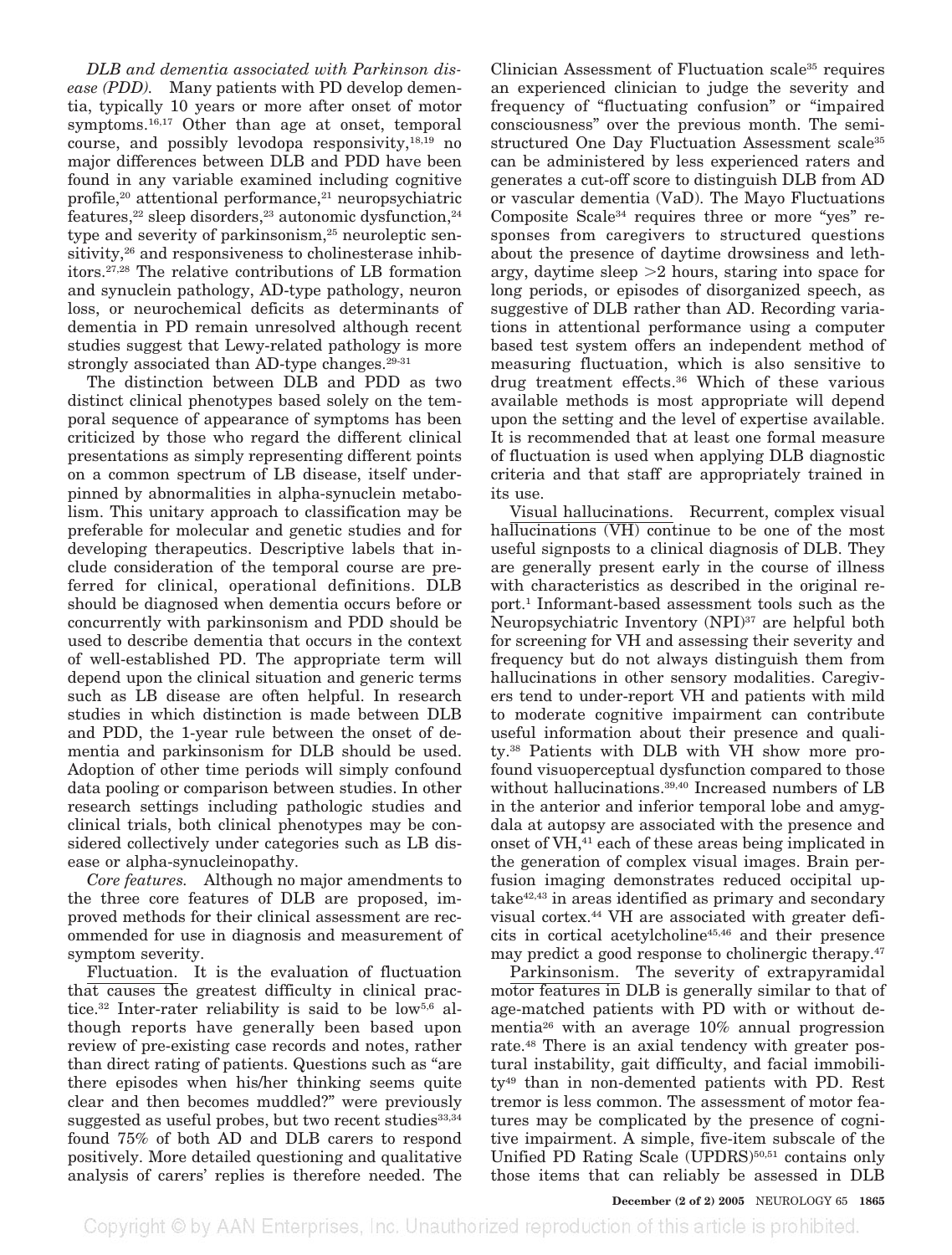independent of severity of dementia (tremor at rest, action tremor, body bradykinesia, facial expression, rigidity). Levodopa responsiveness in DLB18,19 is almost certainly less than in uncomplicated PD, possibly because of intrinsic striatal degeneration<sup>52</sup> and the fact that a significant proportion of the parkinsonian symptoms may be non-dopaminergic in origin.

*Suggestive features.* If one or more of these is present, in addition to one or more core features, a diagnosis of probable DLB should be made. Possible DLB can be diagnosed if one or more suggestive features is present in a patient with dementia even in the absence of any core features. Suggestive features therefore have a similar diagnostic weighting as core clinical features but are not in the light of current knowledge considered sufficient, even in combination, to warrant a diagnosis of probable DLB in the absence of any core feature.

REM sleep behavior disorder. REM sleep behavior disorder (RBD) is manifested by vivid and often frightening dreams during REM sleep, but without muscle atonia. Patients therefore appear to "act out their dreams" vocalizing, flailing limbs, and moving around the bed sometimes violently. Vivid visual images are often reported, although the patient may have little recall of these episodes. The history is obtained from the bed partner, who may report many years of this sleep disorder prior to the onset of dementia and parkinsonism.53 RBD is frequently associated with an underlying synucleinopathy—PD, DLB, or multiple system atrophy (MSA)—and only rarely with other neurodegenerative disorders.<sup>54</sup> Associated sleep disorders in DLB including excessive daytime drowsiness may also contribute to the fluctuating pattern. Screening questions about the presence of day and night time sleep disturbance should always be asked, facilitated by the use of sleep questionnaires, particularly those that query bed partners about a history of repeated episodes of "acting out dreams."23 The diagnosis of RBD may be confirmed by polysomnography.

Severe neuroleptic sensitivity. Deliberate pharmacologic challenge with D2 receptor blocking agents should not be used as a diagnostic strategy for DLB because of the high morbidity and mortality associated with neuroleptic sensitivity reactions,<sup>55</sup> which are characterized by the acute onset or exacerbation of parkinsonism and impaired consciousness.56 Approximately 50% of patients with DLB receiving typical or atypical antipsychotic agents do not react so adversely and a history of neuroleptic tolerance does not therefore exclude a diagnosis of DLB. A positive history of severe neuroleptic sensitivity is, by contrast, strongly suggestive of DLB.

Dopamine transporter imaging. Functional imaging of the dopamine transporter (DAT) defines integrity of the nigrostriatal dopaminergic system and currently has its main clinical application in assisting diagnosis of patients with tremor of uncertain etiology.57 Imaging with specific ligands for DAT, e.g., FP-CIT, beta-CIT, IPT, TRODAT, provides a

marker for presynaptic neuronal degeneration. DAT imaging is abnormal in idiopathic PD, MSA, and progressive supranuclear palsy (PSP). Low striatal DAT activity also occurs in DLB but is normal in AD,58 making DAT scanning particularly useful in distinguishing between the two disorders.59,60

*Supportive features.* These are features (see table 1) that are commonly present in DLB but lack sufficient diagnostic specificity to be categorized as core or suggestive. Routine enquiry should be made about such symptoms since patients and carers may not consider them related to the dementing process. Severe autonomic dysfunction may occur early in disease, producing orthostatic hypotension, neurocardiovascular instability, urinary incontinence, constipation, and impotence, as well as eating and swallowing difficulties.<sup>61-63</sup> Autonomic dysfunction may also contribute to repeated falls and syncope and the transient losses of consciousness that are seen in some patients with DLB.<sup>64</sup> Systematized delusions, hallucinations in other modalities, and depression may all occur during the course of DLB and if they are prominent early, they can lead to diagnostic confusion with late onset psychosis, delusional depression, or other primary psychiatric diagnoses.<sup>10,65</sup>

*Exclusion features.* Careful exclusion of other systemic or neurologic disorders that may explain the clinical presentation is essential. Particular difficulty exists in relation to attributing clinical significance to evidence of cerebrovascular disease, since pathologic and imaging studies suggest that white matter lesions (periventricular and deep white matter), microvascular changes, and lacunes may be present in up to 30% of autopsy confirmed DLB cases.66,67 A diagnosis of DLB with cerebrovascular disease may sometimes be the most appropriate.

*Special investigations.* A recent review concluded that there are as yet no clinically applicable genotypic or CSF markers to support a diagnosis of DLB.3,68 The role of DAT transporter scanning has already been discussed. Other imaging investigations can also be helpful, including preservation of hippocampal and medial temporal lobe volume on  $MRI,69,70$  atrophy of the putamen,<sup>71</sup> and occipital hypoperfusion (SPECT) and hypometabolism  $(PET)^{42,43,72-74}$  without occipital atrophy on MRI.<sup>75</sup> Other features such as the degree of generalized atrophy, rate of progressive brain atrophy, and severity of white matter lesions do not aid in differential diagnosis from other dementia subtypes.<sup>76,77</sup> Scintigraphy with [I-123] metaiodobenzyl guanidine (MIBG),78 which enables the quantification of postganglionic sympathetic cardiac innervation, is reduced in DLB and has been suggested to have high sensitivity and specificity in the differential diagnosis from AD.79 Confirmatory studies with larger patient numbers are required. The standard EEG may show early slowing, epoch by epoch fluctuation, and transient temporal slow wave activity.3

**1866** NEUROLOGY 65 **December (2 of 2) 2005**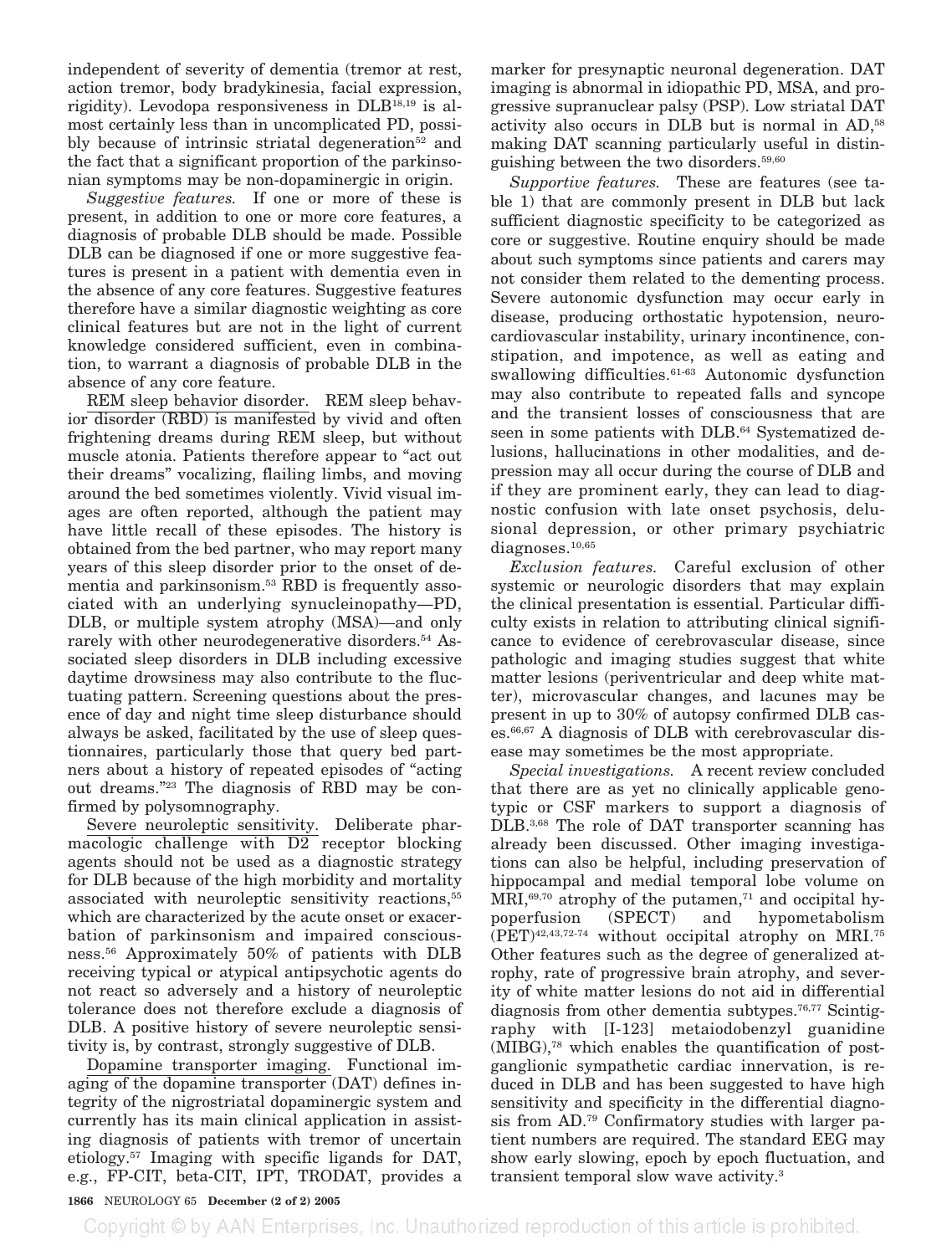

*Figure. Staging of alpha-synuclein pathology in dementia with Lewy bodies (DLB). Alpha-synuclein immunostaining in cerebral cortex of DLB cases illustrating increasing severity of Lewy bodies (LBs) and LB pathology scored as stages 1 to 4. Stage 1 sparse LBs or Lewy neurites (LNs); Stage 2*  $=$  $>$ *1 LB per high power field and sparse LNs; Stage 3*  $=$   $\geq$ 4 *LBs and scattered LNs in low power field; Stage*  $4 = nu$ *merous LBs and LNs. Images courtesy*

of Dr. E. Jaros. 5  $\mu$ m thick sections, pretreated with pressure cooker for 1 minute in EDTA pH8; Vector Elite Kit, Novo*castra mouse monoclonal alpha-synuclein antibody (clone KM51), 1:30 dilution, DAB final reaction product.*

**Pathologic assessment and diagnostic criteria for DLB.** *Dementia with Lewy bodies as a pathologic diagnostic category.* DLB was originally defined as a clinicopathologic entity with a specific constellation of clinical features, and a descriptive approach was proposed for assessing neuropathology.1 The only neuropathologic requirement for DLB was the presence of LBs somewhere in the brain of a patient with a clinical history of dementia. Other pathologic features, e.g., senile plaques and neuron loss, could occur, but they were not inclusive or exclusive to the diagnosis. In many but not all cases the neuropathologic findings conform to those previously described as limbic or diffuse LB disease.<sup>80,81</sup> This liberal definition has the advantage of being widely inclusive, bringing many neuropathologic cases into consideration for DLB; however, as increasingly sensitive methods for detecting LBs have been developed, as many as 60% of AD cases may be considered to meet pathologic criteria for DLB using the 1996 criteria. Virtually none of these patients will have had the DLB clinical syndrome as described above, especially those cases with extensive NFTs8,9 or those with one or more LBs in the amygdala but without significant Lewy-related pathology in other brain regions.<sup>82</sup> The inclusion of such cases as pathologically confirmed DLB has contributed to a view that the clinical criteria have suboptimal sensitivity.<sup>4</sup>

New recommendations are proposed that take into account both the extent of Lewy-related pathology and AD-type pathology in assessing the degree of certainty that the neuropathologic findings explain the DLB clinical syndrome. The scheme proposed should provide increased diagnostic specificity, since cases in which LBs are detected in the setting of extensive AD-type pathology that is likely to obscure the clinical features of the DLB syndrome are now classified as having a "low likelihood" of DLB.

*Identification of Lewy bodies and Lewy-related pathology.* LBs and Lewy neurites (LN) are pathologic aggregations of alpha-synuclein. They are also associated with intermediate filaments, chaperone proteins, and elements of the ubiquitin-proteasome system, indicating a role of the aggresomal response,

but these features are not specific for LBs and are found in other neuronal inclusions.  $83,84$ 

While hematoxylin and eosin (H&E) histologic staining may be adequate for detection of brainstem type LBs, it is not sufficient for cortical LBs and it is incapable of detecting LNs. Ubiquitin immunohistochemistry, which unequivocally stains LBs and LNs, can only be recommended in cases with minimal concurrent AD-type pathology, since ubiquitin is also present in NFTs, which can be easily confused with LBs. Rather than ubiquitin immunohistochemistry, it is now more appropriate to use immunohistochemical staining for alpha-synuclein, since this has been shown to be the most sensitive and specific method currently available for detecting LBs and Lewyrelated pathology. We also recommend a semiquantitative grading of lesion density rather than the counting methods previously proposed (see figure).

*Brain sampling and evaluation of Lewy-related*  $pathology.$  The scheme previously proposed<sup>1</sup> for characterization of regional involvement of the brain with respect to LB pathology, i.e., brainstem, limbic, and diffuse cortical types, as well as the recommended tissue sampling procedures, remains unchanged. The previous Consortium protocol advised counting LB density in five cortical regions with a summed score for the overall LB rating. Given the poor inter-rater reliability of counting of LBs, the new recommendations propose a semiquantitative grading of severity of Lewy-related pathology into mild, moderate, severe, and very severe, along lines similar to those used to grade SP and NFTs by the CERAD protocol.

*Brain sampling and evaluation of AD-type pathology in DLB.* At the time of the original statement there was considerable uncertainty about the significance of coexisting AD-type pathology<sup>85</sup> and the most widely used method for evaluating AD-type pathology was the CERAD protocol.<sup>86</sup> Subsequently, a working group of the NIA-Reagan Institute expanded upon the CERAD protocol, which used a plaque-based diagnostic algorithm, by adding assessments of topographic stages of neurofibrillary pathology.87 As well as adding NFTs to the diagnostic algorithm, the NIA-Reagan criteria admit that the

## **December (2 of 2) 2005** NEUROLOGY 65 **1867**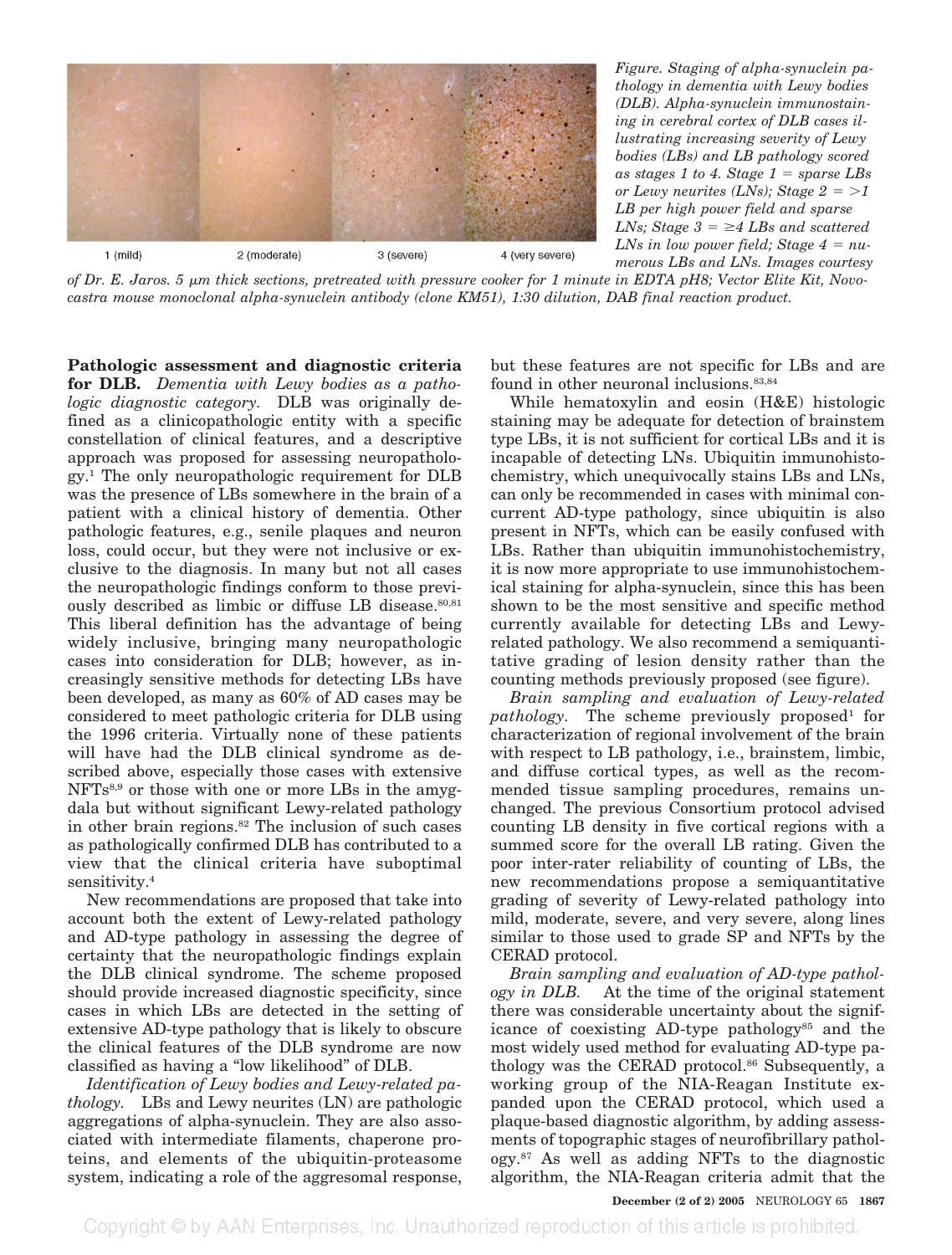*Table 2 Assignment of Lewy body type based upon pattern of Lewy-related pathology in brainstem, limbic, and neocortical regions*

| Lewy body type<br>pathology | Brainstem regions |     |         | Basal forebrain/limbic regions |          |                 |           | Neocortical regions |         |          |
|-----------------------------|-------------------|-----|---------|--------------------------------|----------|-----------------|-----------|---------------------|---------|----------|
|                             | IX-X              | LC  | SN      | nbM                            | Amygdala | Transentorhinal | Cingulate | Temporal            | Frontal | Parietal |
| Brainstem-<br>predominant   | 1-3               | 1-3 | $1 - 3$ | $0 - 2$                        | $0 - 2$  | $0 - 1$         | $0-1$     | $\theta$            |         |          |
| Limbic (transitional)       | 1-3               | 1-3 | $1-3$   | $2 - 3$                        | $2 - 3$  | $1-3$           | 1-3       | $0 - 2$             | $0 - 1$ |          |
| Diffuse neocortical         | $1-3$             | 1-3 | $1 - 3$ | $2 - 3$                        | $3-4$    | $2 - 4$         | $2 - 4$   | $2 - 3$             | $1 - 3$ | $0-2$    |

Brain regions are as defined anatomically in the original Consensus report.<sup>1</sup>

 $IX = 9th$  cranial nerve nucleus;  $X = 10th$  cranial nerve nucleus;  $LC =$  locus ceruleus;  $SN =$  substantia nigra; nbM = nucleus basalis of Meynert.

fit between clinical and pathologic features is imperfect and that the best that can be accomplished at present is a probability statement about the likelihood that the neuropathologic findings account for dementia. This approach has been adopted in the proposed DLB criteria which assess the likelihood that the neuropathologic findings predict the clinical syndrome of DLB. The likelihood that the observed neuropathology explains the DLB clinical syndrome is *directly related to the severity of Lewy-related pathology, and inversely related to the severity of concurrent AD-type pathology.* This approach is based on studies that demonstrate that clinical diagnostic accuracy for DLB is higher in patients with low burdens of AD-type pathology.7,8,88 This revision is prompted by the body of literature that deals with clinicopathologic correlations in DLB and the desire to implement more rigorous and specific neuropathologic criteria than currently exist. The proposal obviously requires further research to test its validity. The proposal can be summarized as follows.

- Cases should be assigned a likelihood that the dementia can be attributed to AD pathology using the NIA-Reagan criteria, which employs the  $CERAD$  method for assessing neuritic plaques<sup>86</sup> and a topographic staging method for neurofibrillary degeneration comparable to that proposed by Braak and Braak.89
- Lewy body type pathology should be assigned according to the previous guidelines in the original Consensus report.<sup>1</sup> Semiquantitative grading of Lewy body severity should be adopted rather than counting LB in various brain regions.
- The following scoring system for LB is recommended (figure):
	- $0 = None$
	- $1 =$  Mild (sparse LBs or LNs)
	- $2 =$  Moderate (more than one LB in a low power field and sparse LNs)
	- $3$  = Severe (four or more LBs and scattered LNs in a low power field)
	- $4$  = Very severe (numerous LBs and numerous LNs)

While brainstem nuclei are affected in virtually every case of LB disease, the severity of brainstem pathology is highly variable. Similarly, there is a range of severity of involvement in the various limbic and neocortical regions; thus, for most areas a range of severity is acceptable. The pattern of regional involvement is more important than total LB count. Table 2 presents a scheme for assigning LB disease type by assessing the regional pattern of Lewyrelated pathology using CERAD-like scoring for LB.

Table 3 shows criteria for allocating a probability that neuropathologic findings will be associated with a DLB clinical syndrome taking account of both AD and LB type pathology.

As in the NIA-Reagan criteria, SP types should be subclassified as diffuse and neuritic but for diagnostic purposes, only neuritic plaques should be considered.

Specification for the assessment of vascular pathology in DLB was made in the original consensus statement document and in the absence of further significant research findings it is recommended to continue using this approach.

*Neuropathologic research strategies.* A scheme to stage Lewy-related pathology in the brain has been proposed for PD.90 The validity of staging and its relevance to DLB remains to be determined by its application to brains of prospectively studied individuals with a range of cognitive and extrapyramidal dysfunction. Similarly, while considerable research has been reported on Lewy-related pathology in the amygdala and periamygdaloid cortex using immunostaining for alpha-synuclein, additional studies are warranted in prospectively studied cohorts in order to understand possible clinical correlates of this pathology in DLB as well as in AD, where this may be the only brain region with alpha-synuclein pathology.91,92 Critical to this issue is the clinical significance, if any, of this pattern of alpha-synuclein pathology. As such, the presence or absence of LB in the amygdala should be documented in all cases of dementia reaching neuropathologic autopsy. Determining the presence of alpha-synuclein pathology in the amygdala in other dementias is a related research objective.

It is clear from several case studies that familial cases of DLB occur93,94 and that LBs are commonly

# **1868** NEUROLOGY 65 **December (2 of 2) 2005**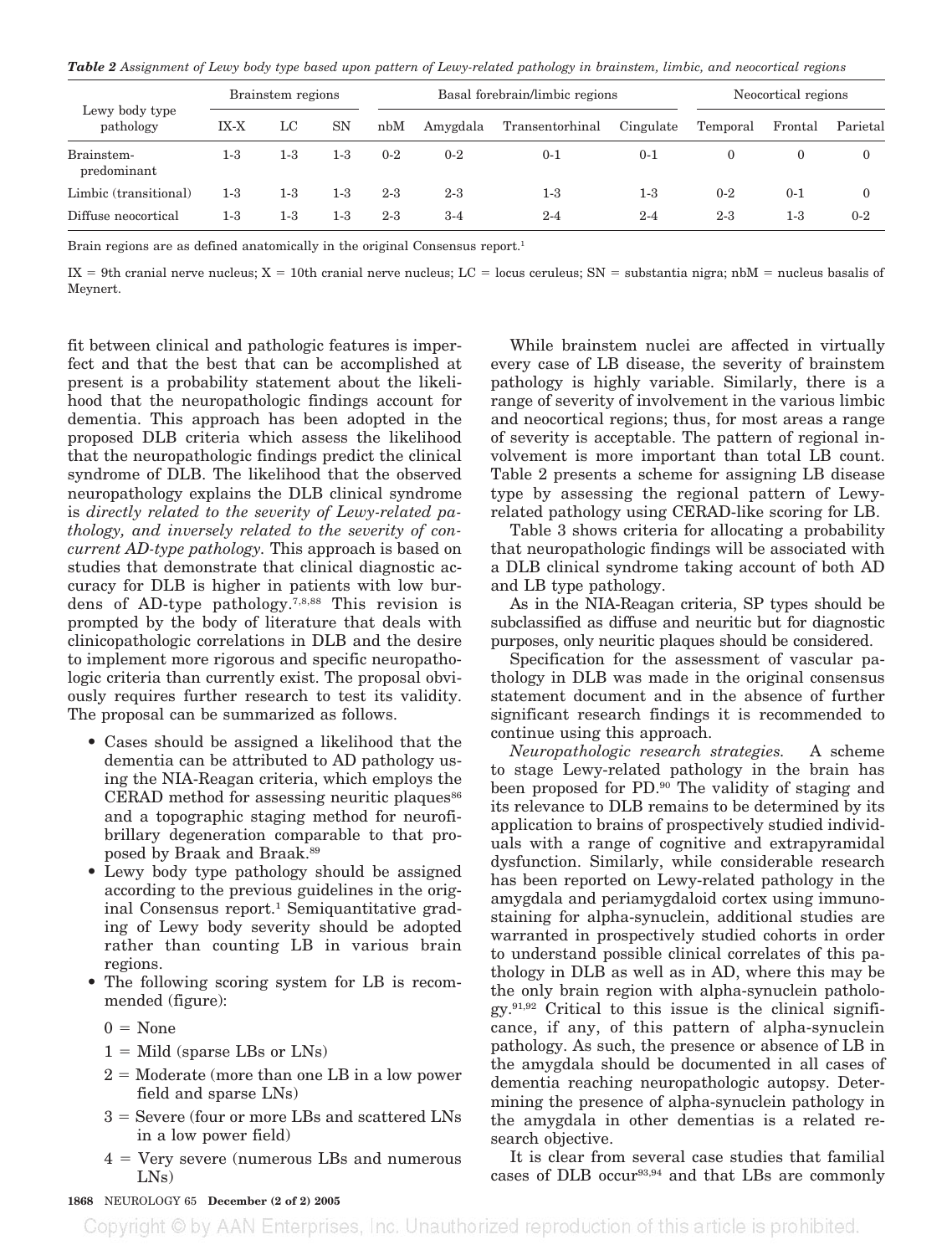*Table 3 Assessment of the likelihood that the pathologic findings are associated with a DLB clinical syndrome*

|                          |                                        | Alzheimer type pathology                        |                                       |  |  |  |  |
|--------------------------|----------------------------------------|-------------------------------------------------|---------------------------------------|--|--|--|--|
|                          | NIA-Reagan Low<br>$(Braak stage 0-II)$ | NIA-Reagan Intermediate<br>(Braak stage III-IV) | NIA-Reagan High<br>(Braak stage V-VI) |  |  |  |  |
| Lewy body type pathology |                                        |                                                 |                                       |  |  |  |  |
| Brainstem-predominant    | Low                                    | Low                                             | Low                                   |  |  |  |  |
| Limbic (transitional)    | High                                   | Intermediate                                    | Low                                   |  |  |  |  |
| Diffuse neocortical      | High                                   | High                                            | Intermediate                          |  |  |  |  |

 $DLB =$  dementia with Lewy bodies;  $NIA =$  National Institute on Aging.

seen in familial cases of AD.95 There are recent reports that triplication of the alpha-synuclein gene (SNCA) can cause DLB, PD, and PDD whereas gene duplication is associated only with motor PD, suggesting a gene dose effect.96 However, SCNA multiplication is not found in most patients with LB disease.97 Continued clinical, pathologic, and genetic evaluation of familial cases of DLB and AD is therefore an important and potential highly informative area for continued research.

**Clinical management.** Patient management in DLB is complex and includes early detection, investigation, diagnosis, and treatment of cognitive impairment; assessment and management of neuropsychiatric and behavioral symptoms; treatment of the movement disorder; and monitoring and management of autonomic dysfunction and sleep disorders.<sup>98</sup> The evidence base for making recommendations about the management of DLB is limited and what follows is based upon consensus opinion of clinicians experienced in treating DLB.

*Nonpharmacologic interventions.* Nonpharmacologic interventions have the potential to ameliorate many of the symptoms and functional impairments associated with DLB, but none has yet been systematically evaluated. Cognitive dysfunction and associated symptoms such as VH can for example be exacerbated by low levels of arousal and attention and strategies to increase these by social interaction and environmental novelty may reduce their presence and impact.

*Pharmacologic treatments.* Motor parkinsonism. Levodopa can be used for the motor disorder of both DLB and PDD.18,19 Medication should generally be introduced at low doses and increased slowly to the minimum required to minimize disability without exacerbating psychiatric symptoms. Anticholinergics should be avoided.

Neuropsychiatric symptoms. Visual hallucinations are the most commonly experienced psychiatric symptom and are often accompanied by delusions, anxiety, and behavioral disturbance. When pharmacologic intervention is required the options include cholinesterase inhibitors (CHEIs) or atypical antipsychotic medications. Open label studies have demonstrated the effectiveness of all three generally available CHEIs in DLB and PDD but placebo controlled trial data are only available to date for riv- $\alpha$ stigmine.<sup>27,28</sup> The reported reduction in symptom frequency and intensity of VH appears to be mediated at least in part by improved attentional function and the presence of VH is associated with greater cognitive improvement.47 Side effects of hypersalivation, lacrimation, and urinary frequency may occur, in addition to the usual gastrointestinal symptoms, and a dose dependent exacerbation of extrapyramidal motor features may occur in a minority. If CHEIs are ineffective or if more acute symptom control of behavior is required, it may be difficult to avoid a cautious trial of an atypical antipsychotic. The clinician should warn both the carer and patient of the possibility of a severe sensitivity reaction.26 Typical antipsychotics should be avoided.<sup>55</sup> Novel atypicals with potentially more favorable pharmacologic properties, such as quetiapine, clozapine, and aripiprazole, may have theoretical advantages over traditional agents in LB disease<sup>99-101</sup> but controlled clinical trial data are needed.

Depression is common in both DLB and PDD and there have been no systematic studies of its management. At the present time SSRI and SNRIs are probably preferred pharmacologic treatment. Tricyclic antidepressants and those with anticholinergic properties should generally be avoided. Apathy is also common and may improve with CHEIs.<sup>27</sup> Sleep disorders are frequently seen in LB disease and may be an early feature. RBD can be treated with clonazepam 0.25 mg at bedtime, melatonin 3 mg at bedtime, or quetiapine 12.5 mg at bedtime and titrated slowly monitoring for both efficacy and side effects.<sup>53</sup> CHEIs may be helpful for disturbed sleep.102

Cognitive symptoms. CHEIs may be of benefit for the fluctuating cognitive impairments with impact on global function and activities of daily living.103 The effect size in DLB is reported as being generally larger than seen with the same drugs when used in AD.104 Only limited data on long-term effects are available<sup>105</sup> and there are none about possible disease-modifying effects.

# **Acknowledgment**

The authors thank Maureen Middlemist and Lynn Patterson for administrative support.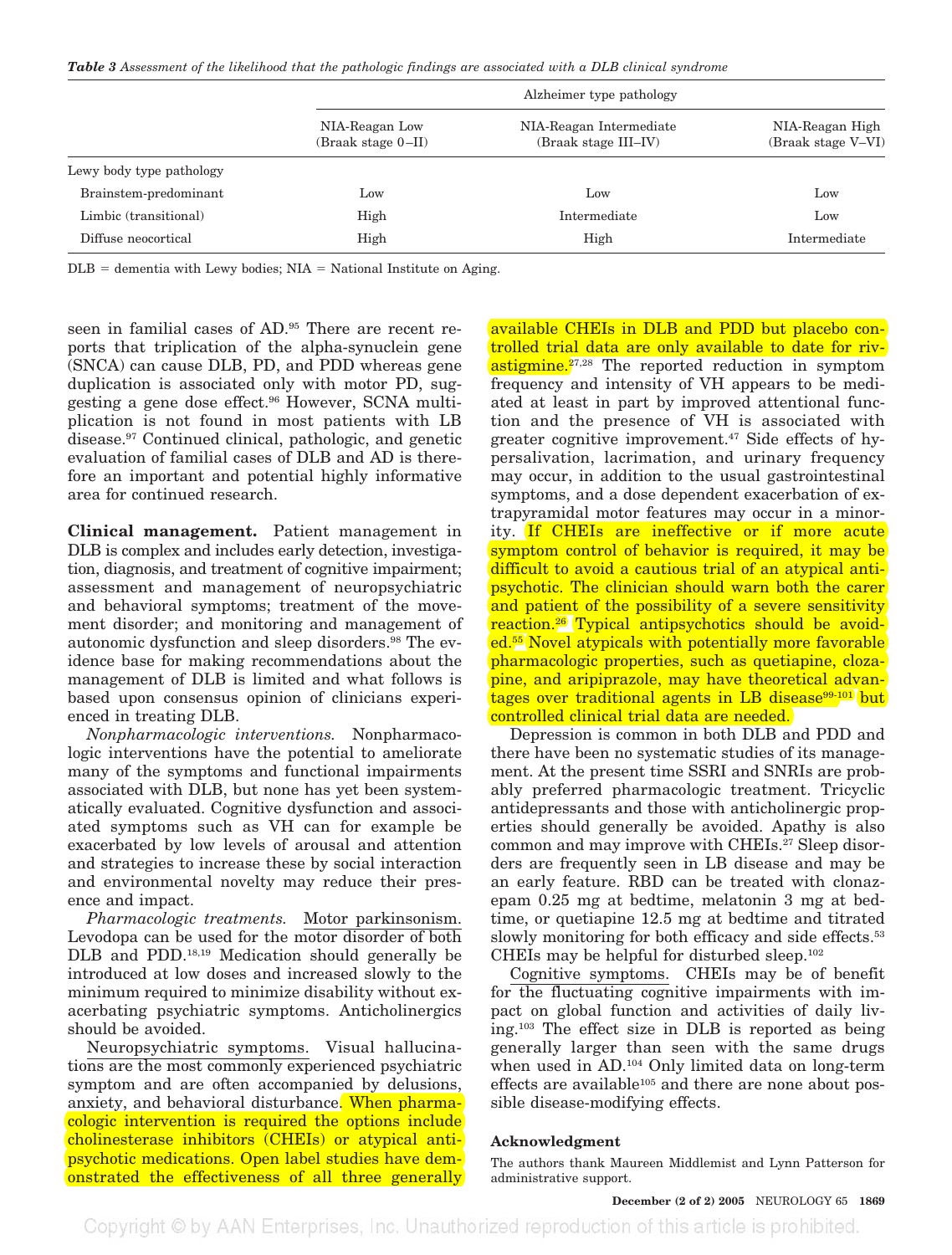#### **Author affiliations**

From the Institute for Ageing and Health (Drs. McKeith, O'Brien, E.K. Perry, Burn, Kalaria, Kenny, Mukaetova-Ladinska, and R.H. Perry), University of Newcastle upon Tyne, UK; Department of Neuropathology (Dr. Dickson), Mayo Clinic Jacksonville, FL; Division of Pathology (Dr. Lowe), School of Molecular Medical Sciences, University of Nottingham, UK; Department of Neurology (Dr. Emre), Istanbul University, Istanbul Faculty of Medicine, Turkey; UBC Division of Neurology (Dr. Feldman), University of British Columbia, Vancouver, Canada; Department of Neurology (Dr. Cummings), UCLA Medical School Alzheimer's Disease Center, Los Angeles, CA; Parkinson's Disease Research, Education and Clinical Center (Dr. Duda), Philadelphia VAMC, PA; Memory Disorders Program (Dr. Lippa), Drexel University School of Medicine, Philadelphia, PA; Section of Geriatric Psychiatry (Dr. Aarsland), Stavanger University Hospital, Norway; Department of Geriatric & Respiratory Medicine (Dr. Arai), Tohoku University School of Medicine, Miyagi, Japan; Wolfson Centre for Age-Related Diseases (Dr. Ballard), London, UK; Department of Neurology (Dr. Boeve), Mayo Clinic, Rochester, MN; Institute of Nuclear Medicine (Dr. Costa), HPP Medicina Molecular, SA, Porto, Portugal; Section of Neurology (Dr. del Ser), Hospital Severo Ochoa, Madrid, Spain; Hopital La Salpêtrière (Dr. Dubois), Paris, France; Depts. of Neuroscience (Dr. Galasko) and Pathology (Dr. Hansen), University of California San Diego, La Jolla; MCSA Alzheimer's Disease Research Unit (Dr. Gauthier), McGill Centre for Studies in Aging, Quebec, Canada; Department of Neurological Sciences (Dr. Goetz), Rush University Medical Center, Chicago, IL; Fundación Jiménez Diaz (Dr. Gómez-Tortosa), Servicio de Neurología, Madrid, Spain; Prince of Wales Medical Research Institute (Dr. Halliday), Sydney, Australia; Laboratory of Neurogenetics (Dr. Hardy), National Institute on Aging, Bethesda, MD; Department of Neuropathology & Neuroscience (Dr. Iwatsubo), University of Tokyo, Japan; Dept. of Neurology CB 7025 (Dr. Kaufer), University of North Carolina School of Medicine, Chapel Hill; Department of Neurology (Dr. Korczyn), Tel-Aviv University, Israel; Department of Psychiatry (Dr. Kosaka), Fukushimera Hospital, Toyohashi, Japan; Center for Neurodegenerative Disease Research (Drs. Lee and Trojanowski), University of Pennsylvania School of Medicine, Philadelphia; Reta Lila Weston Institute of Neurological Studies (Dr. Lees), Royal Free & UCL Medical School, London, UK; Department of Neurology (Dr. Litvan), Movement Disorder Program, University of Louisville School of Medicine, KY; Department of Clinical Sciences (Dr. Londos), University Hospital, Malmoe, Sweden; Neuropsychology Research Program (Dr. Lopez), University of Pittsburgh Medical College, PA; Department of Radiology (Dr. Minoshima), University of Washington, Seattle; Department of Neurology (Dr. Mizuno), Juntendo University School of Medicine, Tokyo, Japan; Servicio de Neurologia (Dr. Molina), Hospital 12 de Octubre, Madrid, Spain; Clinique Neurologique (Dr. Pasquier), Centre Hospitalier et Universitaire, Lille, France; Department of Neurodegeneration and Restorative Research Center of Neurological Medicine (Dr. Schulz), University of Göttingen, Germany; and Department of Neurology & Neurobiology of Ageing (Dr. Yamada), Kanazawa University Graduate School of Medical Science, Kanazawa, Japan.

#### **References**

- 1. McKeith IG, Galasko D, Kosaka K, et al. Consensus guidelines for the clinical and pathologic diagnosis of dementia with Lewy bodies (DLB): report of the consortium on DLB international workshop. Neurology 1996;47:1113–1124.
- 2. McKeith IG, Perry EK, Perry RH. Report of the second dementia with Lewy body international workshop. Neurology 1999;53:902–905.
- 3. McKeith I, Mintzer J, Aarsland D, et al. Dementia with Lewy bodies. Lancet Neurol 2004;3:19–28.
- 4. Litvan I, Bhatia KP, Burn DJ, et al. SIC Task Force Appraisal of clinical diagnostic criteria for parkinsonian disorders. Mov Disord 2003;18:467–486.
- 5. Luis CA, Barker WW, Gajaraj K, et al. Sensitivity and specificity of three clinical criteria for dementia with Lewy bodies in an autopsyverified sample. Int J Geriatr Psychiatry 1999;14:526–533.
- 6. Mega MS, Masterman DL, Benson F, et al. Dementia with Lewy bodies: reliability and validity of clinical and pathologic criteria. Neurology 1996;47:1403–1409.
- 7. Del Ser T, Hachinski V, Merskey H, Munoz DG. Clinical and pathologic features of two groups of patients with dementia with Lewy bodies: effect of coexisting Alzheimer-type lesion load. Alzheimer Dis Assoc Disord 2001;15:31–44.
- 8. Merdes AR, Hansen LA, Jeste DV, et al. Influence of Alzheimer pathology on clinical diagnostic accuracy in dementia with Lewy bodies. Neurology 2003;60:1586–1590.
- 9. Ballard CG, Jacoby R, Del Ser T, et al. Neuropathological substrates of psychiatric symptoms in prospectively studied patients with autopsyconfirmed dementia with Lewy bodies. Am J Psychiatry 2004;161:843– 849.
- 10. McKeith IG, Perry RH, Fairbairn AF, Jabeen S, Perry EK. Operational criteria for senile dementia of Lewy body type (SDLT). Psychol Med 1992;22:911–922.
- 11. Collerton D, Burn D, McKeith I, O'Brien J. Systematic review and meta-analysis show that dementia with Lewy bodies is a visual-

perceptual and attentional-executive dementia. Dement Geriatr Cogn Disord 2003;16:229–237.

- 12. Calderon J, Perry RJ, Erzinclioglu SW, Berrios GE, Dening TR, Hodges JR. Perception, attention, and working memory are disproportionately impaired in dementia with Lewy bodies compared with Alzheimer's disease. J Neurol Neurosurg Psychiatry 2001;70:157–164.
- 13. Walker Z, Allan RL, Shergill S, Katona CLE. Neuropsychological performance in Lewy body dementia and Alzheimer's disease. Br J Psychiatry 1997;170:156–158.
- 14. Connor DJ, Salmon DP, Sandy TJ, Galasko D, Hansen LA, Thal LJ. Cognitive profiles of autopsy-confirmed Lewy body variant vs pure Alzheimer disease. Arch Neurol 1998;55:994–1000.
- 15. Mormont E, Grymonprez LL, Baisset-Mouly C, Pasquier F. The profile of memory disturbance in early Lewy body dementia differs from that in Alzheimer's disease. Rev Neurol. 2003; 159: 762–766.
- 16. Aarsland D, Andersen K, Larsen JP, Lolk A, Kragh-Sorensen P. Prevalence and characteristics of dementia in Parkinson disease: an 8-year prospective study. Arch Neurol 2003;60:387–392.
- 17. Emre M. Dementia associated with Parkinson's disease. Lancet Neurol 2003;2:229–237.
- 18. Molloy S, McKeith I, O'Brien JT, Burn D. The role of levodopa in the management of dementia with Lewy bodies. J Neurol Neurosurg Psychiatry 2005 76:1200–1203.
- 19. Bonelli SB, Ransmayr G, Steffelbauer M, Lukas T, Lampl C, Deibl M. L-dopa responsiveness in dementia with Lewy bodies, Parkinson disease with and without dementia. Neurology 2004;63:376–378.
- 20. Aarsland D, Litvan I, Salmon D, Galasko D, Wentzel-Larsen T, Larsen JP. Performance on the dementia rating scale in Parkinson's disease with dementia and dementia with Lewy bodies: comparison with progressive supranuclear palsy and Alzheimer's disease. J Neurol Neurosurg Psychiatry 2003;74:1215–1220.
- 21. Ballard CG, Aarsland D, McKeith IG, et al. Fluctuations in attention: PD dementia vs DLB with parkinsonism. Neurology 2002;59:1714– 1720.
- 22. Aarsland D, Ballard C, Larsen JP, McKeith I. A comparative study of psychiatric symptoms in dementia with Lewy bodies and Parkinson's disease with and without dementia. Int J Geriatr Psychiatry 2001;16: 528–536.
- 23. Boeve BF, Silber MH, Ferman TJ, et al. REM sleep behaviour disorder and degenerative dementia. An association likely reflecting Lewy body disease. Neurology 1998;51:363–370.
- 24. Wenning GK, Scherfler C, Granata R, et al. Time course of symptomatic orthostatic hypotension and urinary incontinence in patients with postmortem confirmed parkinsonian syndromes: a clinicopathological study. J Neurol Neurosurg Psychiatry 1999;67:620–623.
- 25. Aarsland D, Ballard C, McKeith I, Perry RH, Larsen JP. Comparison of extrapyramidal signs in dementia with Lewy bodies and Parkinson's disease. J Neuropsychiatry Clin Neurosci 2001;13:374–379.
- 26. Aarsland D, Ballard C, Larsen JP, McKeith I, O'Brien J, Perry R. Marked neuroleptic sensitivity in dementia with Lewy bodies and Parkinson's disease. J Clin Psychiatry 2005;66:633–637.
- 27. McKeith I, Del-Ser T, Spano PF, et al. Efficacy of rivastigmine in dementia with Lewy bodies: a randomised, double-blind, placebocontrolled international study. Lancet 2000;356:2031–2036.
- 28. Emre M, Aarsland D, Albanese A, et al. Rivastigmine for dementia associated with Parkinson's disease. N Engl J Med 2004;351:2509– 2518.
- 29. Apaydin H, Ahlskog E, Parisi JE, Boeve BF, Dickson DW. Parkinson disease neuropathology. Later-developing dementia and loss of levodopa response. Arch Neurol 2002;59:102–112.
- 30. Hurtig HI, Trojanowski JQ, Galvin J, et al. Alpha-synuclein cortical Lewy bodies correlate with dementia in Parkinson's disease. Neurology 2000;54:1916–1921.
- 31. Kovari E, Gold G, Giannakopoulos P, Lovero P, Surini M, Bouras C. Lewy body pathology in different neurodegenerative diseases. Brain Pathol 2000;10:518–519.
- 32. Cummings JL. Fluctuations in cognitive function in dementia with Lewy bodies. Lancet Neurol 2004;3:266.
- 33. Bradshaw JSM, Hopwood M, Anderson V, Brodtmann A. Fluctuating cognition in dementia with Lewy bodies and Alzheimer's disease is qualitatively distinct. J Neurol Neurosurg Psychiatry 2004;75:382– 387.
- 34. Ferman TJ, Smith GE, Boeve BF, et al. DLB fluctuations: specific features that reliably differentiate from AD and normal aging. Neurology 2004;62:181–187.
- 35. Walker MP, Ayre GA, Cummings JL, et al. The Clinician Assessment of Fluctuation and the One Day Fluctuation Assessment Scale. Two methods to assess fluctuating confusion in dementia. Br J Psychiatry 2000;177:252–256.
- 36. Walker MP, Ayre GA, Cummings JL, et al. Quantifying fluctuation in dementia with Lewy bodies, Alzheimer's disease and vascular dementia. Neurology 2000;54:1616–1624.
- 37. Cummings JL, Mega M, Gray K, Rosenberg-Thompson S, Carusi DA, Gornbein J. The Neuropsychiatric Inventory: comprehensive assessment of psychopathology in dementia. Neurology 1994;44:2308–2314.

### **1870** NEUROLOGY 65 **December (2 of 2) 2005**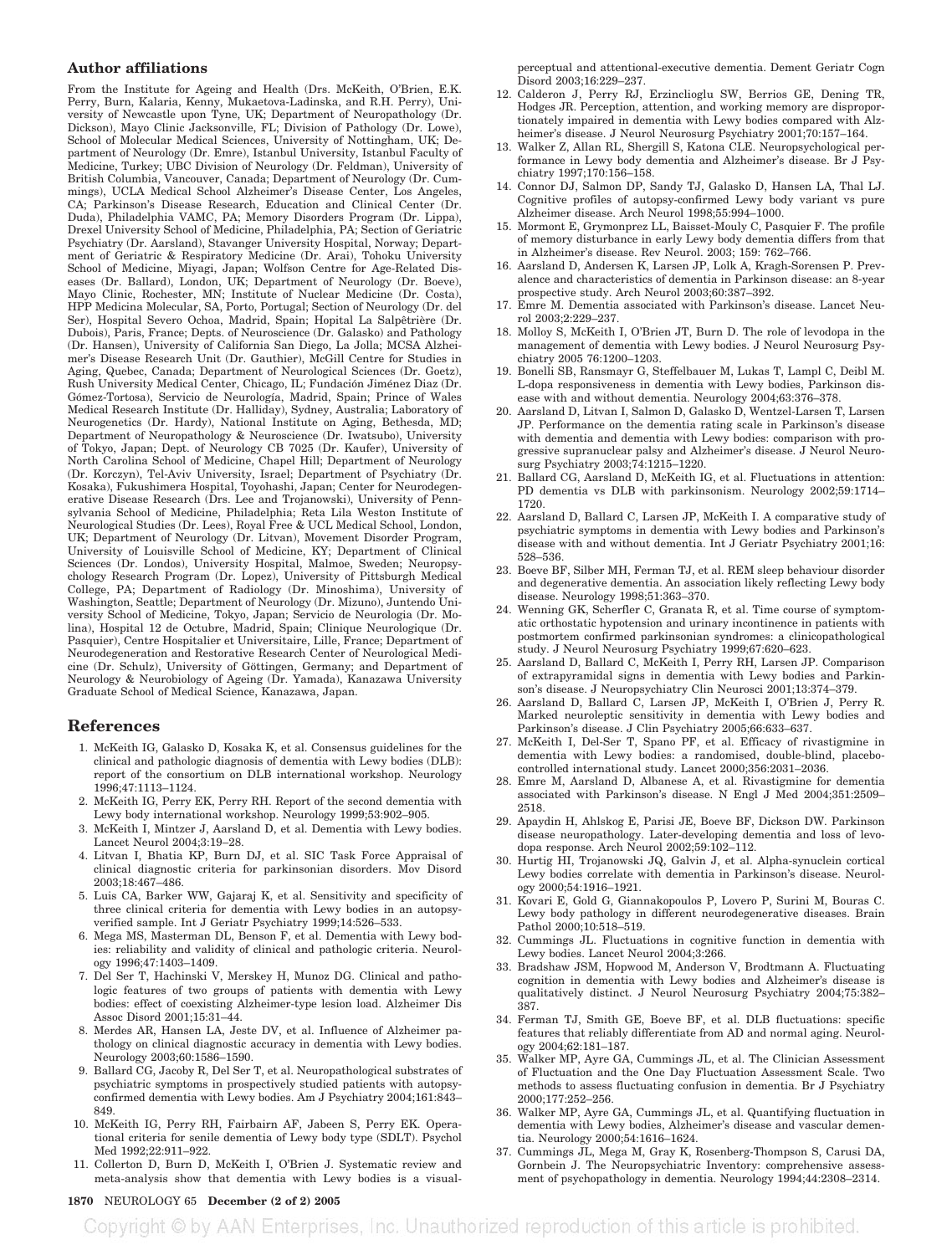- 38. Mosimann UP, Rowan EN, Partington CE, et al. Characteristics of visual hallucinations in Parkinson's disease dementia and dementia with Lewy bodies. Am J Geriatr Psychiatry (in press).
- 39. Mori E, Shimomura T, Fujimori M, et al. Visuoperceptual impairment in dementia with Lewy bodies. Arch Neurol 2000;57:489–493.
- 40. Mosimann UP, Mather G, Wesnes K, O'Brien J, Burn D, McKeith IG. Visual perception in Parkinson disease dementia and dementia with Lewy bodies. Neurology 2004;63:2091–2096.
- 41. Harding AJ, Broe GA, Halliday GM. Visual hallucinations in Lewy body disease relate to Lewy bodies in the temporal lobe. Brain 2002; 125:391–403.
- 42. Lobotesis K, Fenwick JD, Phipps A, et al. Occipital hypoperfusion on SPECT in dementia with Lewy bodies but not AD. Neurology 2001;56: 643–649.
- 43. Colloby SJ, Fenwick JD, Williams ED, et al. A comparison of 99mTc-HMPAO SPECT changes in dementia with Lewy bodies and Alzheimer's disease using statistical parametric mapping. Eur J Nucl Med 2002;29:615–622.
- 44. Higuchi M, Tashiro M, Arai H, et al. Glucose hypometabolism and neuropathological correlates in brains of dementia with Lewy bodies. Exp Neurol 2000;162:247–256.
- 45. Perry EK, McKeith I, Thompson P, et al. Topography, extent, and clinical relevance of neurochemical deficits in dementia of Lewy body type, Parkinson's disease and Alzheimer's disease. Ann NY Acad Sci 1991;640:197–202.
- 46. Ballard C, Piggott M, Johnson M, et al. Delusions associated with elevated muscarinic binding in dementia with Lewy bodies. Ann Neurol 2000;48:868–876.
- 47. McKeith IG, Wesnes KA, Perry E, Ferrara R. Hallucinations predict attentional improvements with rivastigmine in dementia with Lewy bodies. Dement Geriatr Cogn Disord 2004;18:94–100.
- 48. Ballard C, O'Brien J, Swann A, et al. One year follow-up of parkinsonism in dementia with Lewy bodies. Dement Geriatr Cogn Disord 2000; 11:219–222.
- 49. Burn DJ, Rowan EN, Minett T, et al. Extrapyramidal features in Parkinson's disease with and without dementia and dementia with Lewy bodies: a cross-sectional comparative study. Mov Disord 2003;18: 884–889.
- 50. Fahn S, Elton RL. Unified Parkinson's Disease Rating Scale. In: Fahn S, Marsden CD, Goldstein M, Calne DB, eds. Recent developments in Parkinson's disease. New York: McMillan, 1987;153–163.
- 51. Ballard C, McKeith I, Burn D, et al. The UPDRS scale as a means of identifying extrapyramidal signs in patients suffering from dementia with Lewy bodies. Acta Neurol Scand 1997;96:366–371.
- 52. Duda JE, Giasson BI, Mabon ME, Lee VMY, Trojanowski JQ. Novel antibodies to synuclein show abundant striatal pathology in Lewy body diseases. Ann Neurol 2002;52:205–210.
- 53. Boeve BF, Silber MH, Ferman TJ. REM sleep behavior disorder in Parkinson's disease and dementia with Lewy bodies. J Geriatr Psychiatry Neurol 2004;17:146–157.
- 54. Boeve BF, Silber MH, Parisi JE, et al. Synucleinopathy pathology and REM sleep behavior disorder plus dementia or parkinsonism. Neurology 2003;61:40–45.
- 55. McKeith I, Fairbairn A, Perry R, Thompson P, Perry E. Neuroleptic sensitivity in patients with senile dementia of Lewy body type. BMJ 1992;305:673–678.
- 56. Swanberg MM, Cummings JL. Benefit-risk considerations in the treatment of dementia with Lewy bodies. Drug Safety 2002;25:511–523.
- 57. Marshall V, Grosset D. Role of dopamine transporter imaging in routine clinical practice. Mov Disord 2003;18:1415–1423.
- 58. Piggott MA, Marshall EF, Thomas N, et al. Striatal dopaminergic markers in dementia with Lewy bodies, Alzheimer's and Parkinson's diseases: rostrocaudal distribution. Brain 1999;122:1449–1468.
- 59. O'Brien JT, Colloby SJ, Fenwick J, et al. Dopamine transporter loss visualised with FP-CIT SPECT in dementia with Lewy bodies. Arch Neurol 2004;61:919–925.
- 60. Walker Z, Costa DC, Walker RWH, et al. Differentiation of dementia with Lewy bodies from Alzheimer's disease using a dopaminergic presynaptic ligand. J Neurol Neurosurg Psychiatry 2002;73:134–140.
- 61. Horimoto Y, Matsumoto M, Akatsu H, et al. Autonomic dysfunctions in dementia with Lewy bodies. J Neurol 2003;250:530–533.
- 62. Kuzuhara S, Yoshimura M. Clinical and neuropathological aspects of diffuse Lewy body disease in the elderly. Adv Neurol 1993;60:464–469.
- 63. Del-Ser T, Munoz DG, Hachinski V. Temporal pattern of cognitive decline and incontinence is different in Alzheimer's disease and diffuse Lewy body disease. Neurology 1996;46:682–686.
- 64. Ballard C, Shaw F, McKeith I, Kenny RA. High prevalence of neurovascular instability in neurodegenerative dementias. Neurology 1998; 51:1760–1762.
- 65. Birkett DP, Desouky A, Han L, Kaufman M. Lewy bodies in psychiatric patients. Int J Geriatr Psychiatry 1992;7:235–240.
- 66. Jellinger KA. Neuropathological spectrum of synucleinopathies. Mov Disord. 2003; 18(suppl 6): S2–12.
- 67. McKeith IG, Ballard CG, Perry RH, et al. Prospective validation of Consensus criteria for the diagnosis of dementia with Lewy bodies. Neurology 2000;54:1050–1058.
- 68. Galasko D. Biomarkers in non-Alzheimer dementias. Clin Neurosci Res 2004;3:375–381.
- 69. Barber R, Ballard C, McKeith IG, Gholkar A, O'Brien JT. MRI volumetric study of dementia with Lewy bodies. A comparison with AD and vascular dementia. Neurology 2000;54:1304–1309.
- 70. Barber R, Gholkar A, Scheltens P, Ballard C, McKeith IG, O'Brien JT. Medial temporal lobe atrophy on MRI in dementia with Lewy bodies. Neurology 1999;52:1153–1158.
- 71. Cousins DA, Burton EJ, Burn D, Gholkar A, McKeith IG, O'Brien JT. Atrophy of the putamen in dementia with Lewy bodies but not Alzheimer's disease: an MRI study. Neurology 2003;61:1191–1195.
- 72. Ishii K, Hosaka K, Mori T, Mori E. Comparison of FDG-PET and IMP-SPECT in patients with dementia with Lewy bodies. Ann Nucl Med 2004;18:447–451.
- 73. Albin RL, Minoshima S, Damato CJ, Frey KA, Kuhl DA, Sima AAF. Fluoro-deoxyglucose positron emission tomography in diffuse Lewy body disease. Neurology 1996;47:462–466.
- 74. Minoshima S, Foster NL, Sima AAF, Frey KA, Albin RL, Kuhl DE. Alzheimer's disease versus dementia with Lewy bodies: cerebral metabolic distinction with autopsy confirmation. Ann Neurol 2001; 50:358–365.
- 75. Middelkoop HAM, van der Flier WM, Burton EJ, et al. Dementia with Lewy bodies and AD are not associated with occipital lobe atrophy on MRI. Neurology 2001;57:2117–2120.
- 76. Barber R, Gholkar A, Scheltens P, Ballard C, McKeith IG, O'Brien JT. MRI volumetric correlates of white matter lesions in dementia with Lewy bodies and Alzheimer's disease. Int J Geriatr Psychiatry 2000; 15:911–916.
- 77. O'Brien JT, Paling S, Barber R, et al. Progressive brain atrophy on serial MRI in dementia with Lewy bodies, AD, and vascular dementia. Neurology 2001;56:1386–1388.
- 78. Yoshita M, Taki J, Yamada M. A clinical role for I-123 MIBG myocardial scintigraphy in the distinction between dementia of the Alzheimer's-type and dementia with Lewy bodies. J Neurol Neurosurg Psychiatry 2001;71:583–588.
- 79. Taki J, Yoshita M, Yamada M, Tonami N. Significance of I-123-MIBG scintigraphy as a pathophysiological indicator in the assessment of Parkinson's disease and related disorders: It can be a specific marker for Lewy body disease. Ann Nucl Med 2004;18:453–461.
- 80. Kosaka K. Lewy bodies in cerebral cortex. Report of three cases. Acta Neuropathol 1978;42:127–134.
- 81. Kosaka K, Yoshimura M, Ikeda K, Budka H. Diffuse type of Lewy body disease: progressive dementia with abundant cortical Lewy bodies and senile changes of varying degree—A new disease? Clin Neuropathol 1984;3:185–192.
- 82. Hamilton RL. Lewy bodies in Alzheimer's disease: a neuropathological review of 145 cases using alpha-synuclein immunohistochemistry. Brain Pathol 2000;10:378–384.
- 83. McNaught KS, Shashidharan P, Perl DP, Jenner P, Olanow CW. Aggresome-related biogenesis of Lewy bodies. Eur J Neurosci 2002;16: 2136–2148.
- 84. Tanaka M, Kim YM, Lee G, Junn E, Iwatsubo T, Mouradian MM. Aggresomes formed by alpha-synuclein and synphilin-1 are cytoprotective. J Biol Chem 2004;279:4625–4631.
- 85. Lippa CF, McKeith I. Dementia with Lewy bodies: improving diagnostic criteria. Neurology 2003;60:1571–1572.
- 86. Mirra SS, Heyman A, McKeel D, et al. The Consortium to Establish a Registry for Alzheimer's Disease (CERAD) II. Standardisation of the neuropathological assessment of Alzheimer's disease. Neurology 1991; 41:479–486.
- 87. NIA. Consensus recommendations for the postmortem diagnosis of Alzheimer's disease. The National Institute on Aging, and Reagan Institute Working Group on Diagnostic Criteria for the Neuropathological Assessment of Alzheimer's Disease. Neurobiol Aging 1997;18(4  $sumpl:sl-2$ .
- 88. Lopez OL, Becher JT, Kaufer DI, et al. Research evaluation and prospective diagnosis of dementia with Lewy bodies. Arch Neurol 2002;59: 43–46.
- 89. Harding AJ, Kril JJ, Halliday GM. Practical measures to simplify the Braak tangle staging method for routine pathological screening. Acta Neuropathol 2000;99:199–208.
- 90. Braak H, Del Tredici K, Rub U, de Vos RAI, Steur E, Braak E. Staging of brain pathology related to sporadic Parkinson's disease. Neurobiol Aging 2003;24:197–211.
- 91. Lippa CF, Fujiwara H, Mann DM, et al. Lewy bodies contain altered alpha-synuclein in brains of many familial Alzheimer's disease patients with mutations in presenilin and amyloid precursor protein genes. Am J Pathol 1998;153:1365–1370.
- 92. Popescu A, Lippa CF, Lee VMY, Trojanowski JQ. Lewy bodies in the amygdala: increase of alpha-synuclein aggregates in neurodegenerative diseases with tau-based inclusions. Arch Neurol 2004;61:1915– 1919.

### **December (2 of 2) 2005** NEUROLOGY 65 **1871**